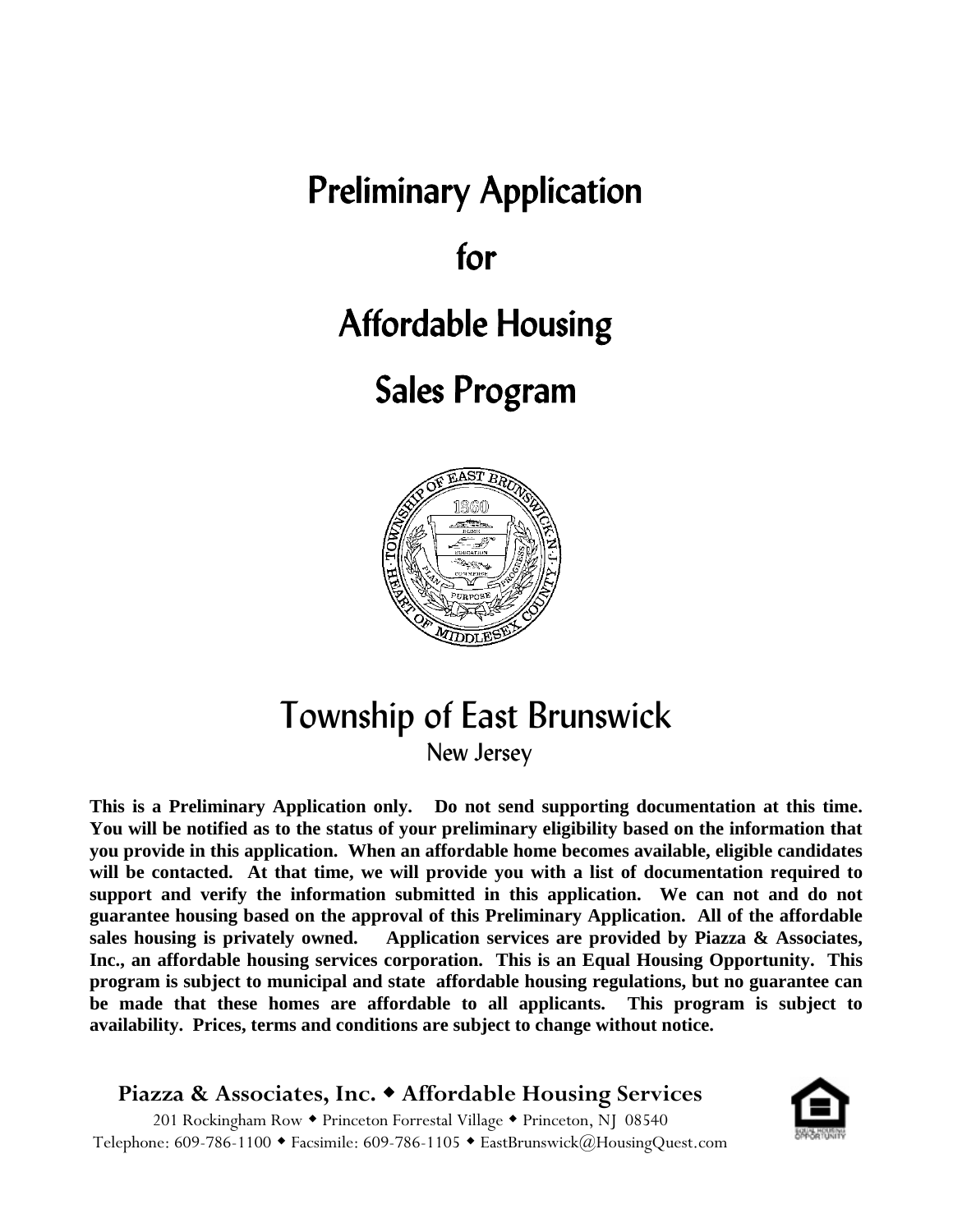### Affordable Housing **The Community Communist** Affordable Housing Policies and Requirements Middlesex County, New Jersey



#### **For All Applicants \_\_\_\_\_\_\_\_\_\_\_\_\_\_\_\_\_\_\_\_\_\_\_\_\_\_\_\_\_\_\_\_\_\_\_\_\_\_\_\_\_\_\_\_\_\_\_\_\_\_\_\_\_\_\_\_\_\_\_**

This is an equal housing opportunity. Federal law prohibits discrimination against any person making application to buy or rent a home with regard to race, color, national origin, religion, sex, familial status, and disability. State law prohibits discrimination on the basis of race, creed, color, national origin, ancestry, nationality, marital or domestic partnership or civil union status, sex, gender identity or expression, disability, affectional or sexual orientation, family status or source of lawful income or source of lawful rent payment. Piazza & Associates, Inc. complies with all provisions of the New Jersey Law Against Discrimination ("LAD") N.J.S.A. 10:5-1 to -49 as applicable to any real property or for any program related to real property Piazza & Associates, Inc. administers in New Jersey. Any person who believes a violation of the LAD has occurred may contact the New Jersey Division on Civil Rights at 866-405-3050 or 973-648-2700 or online at www.NJCivilRights.gov.

- { This affordable housing must be the intended primary residence of the applicant. All household members who intend to reside at the affordable homes must be listed in the Preliminary Application. If changes in household composition occur during the application process, or if there is a change of address, the applicant is required to notify Piazza & Associates, Inc. in writing, immediately.
- { Applications must be truthful, complete and accurate. Any false statement makes the application null and void, and subjects the applicant to penalties imposed by law.
- { Annual Income includes, but is not limited to, salary or wages, alimony, child support, social security benefits, unemployment benefits, pensions, business income, and actual or imputed earnings from assets (which include bank accounts, certificates of deposit, stocks, bonds, or other securities), and real estate.
- { If you own a home in which you are currently residing and which you intend to sell prior to living in an affordable home, compute your income from this asset by taking the market value of your home, subtracting any applicable broker fees AND the current principal of your mortgage, and multiplying the balance by the current "Passbook Savings Rate, set forth by HUD. Income from other real estate holdings is determined by the actual income you receive from the asset (less expenses, but not less your mortgage payment).
- { Specific documentation to verify income and assets will be required at a later date, during the final portion of the application process. Please understand that the pricing for this affordable housing are established and governed by Federal, State and / or municipal regulations. Although consideration is made for low- and moderate- categories of household incomes, sales prices do not fluctuate on the basis of each individual applicant's income. Therefore, we can not and do not guarantee that any home will be affordable to YOU or YOUR household.
- { We do not provide financing to purchase affordable homes. Financing for an affordable home is subject to terms and conditions set forth by the State of New Jersey. Monthly payments, including principal, interest, property taxes, insurance and condominium fees, may not exceed 33% of your income without the applicant receiving home- buyer counseling by an agency approved by HUD or the N. J. Department of Banking and Insurance, which details the advisability of such a mortgage loan. For a list of approved counseling agencies, contact HUD, the N. J. Department of Banking and Insurance or our website: HousingQuest.com.
- $\blacklozenge$  If you need assistance completing this application, please contact us at 609-786-1100. DO NOT SEND SUPPORTING DOCUMENTATION WITH THIS APPLICATION. Please mail your application to the address, below, or fax it to us at 609-786-1105.

### **Piazza & Associates, Inc.**

201 Rockingham Row - Princeton, NJ 08540